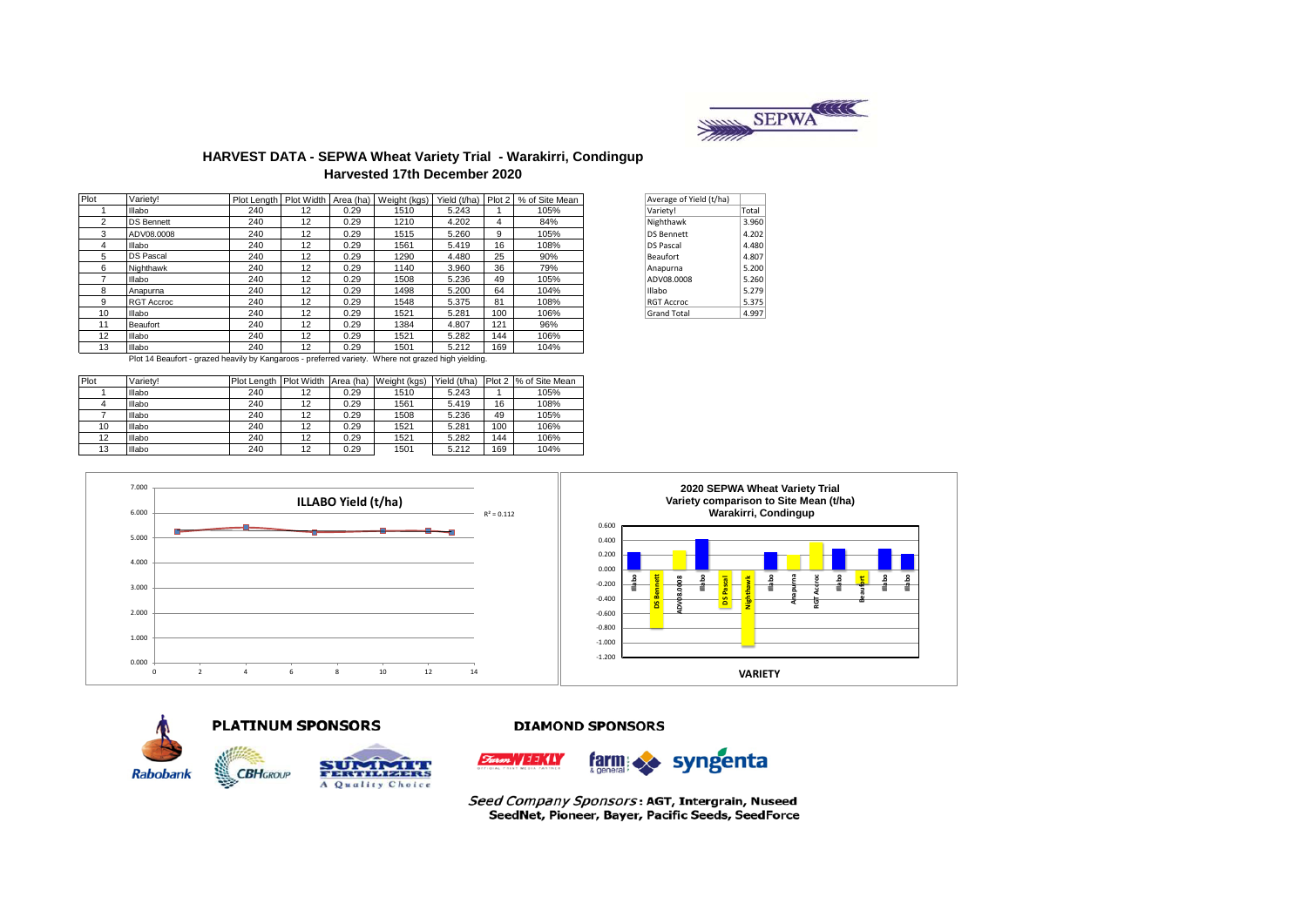



|      |                   | Yield  |                | <b>Statist</b>                         |
|------|-------------------|--------|----------------|----------------------------------------|
| Plot | Varietv!          | (t/ha) | % of Site Mean |                                        |
|      | <b>Illabo</b>     | 5.243  | 105%           | Site Mean (t/ha)                       |
| 2    | <b>DS Bennett</b> | 4.202  | 84%            | Probability                            |
| 3    | ADV08.0008        | 5.260  | 105%           | Least significant difference 59        |
| 4    | <b>Illabo</b>     | 5.419  | 108%           | <b>CV %</b>                            |
| 5    | <b>DS Pascal</b>  | 4.480  | 90%            |                                        |
| 6    | Nighthawk         | 3.960  | 79%            |                                        |
| 7    | <b>Illabo</b>     | 5.236  | 105%           |                                        |
| 8    | Anapurna          | 5.200  | 104%           |                                        |
| 9    | <b>RGT Accroc</b> | 5.375  | 108%           | Sandy Loam<br><b>Soil Description:</b> |
| 10   | <b>Illabo</b>     | 5.281  | 106%           | Thursday, 9<br>Date Sown:              |
| 11   | Beaufort          | 4.807  | 96%            | Thursday, 1<br>Date Harvested          |
| 12   | <b>Illabo</b>     | 5.282  | 106%           | 60 kg/ha<br><b>Seeding Rate:</b>       |
| 13   | <b>Illabo</b>     | 5.212  | 104%           |                                        |

Beaufort - grazed heavily by Kangaroos - preferred variety. Where not grazed high yielding.

#### **Plot Dimensions**

| Length (m) | Width (m) |      | Area (m2) Conversion Factor |
|------------|-----------|------|-----------------------------|
| 240        | 12        | 0.29 | 3.47                        |



### **PLATINUM SPONSORS**



**DIAMOND SPONSORS** 





Seed Company Sponsors: AGT, Intergrain, Nuseed SeedNet, Pioneer, Bayer, Pacific Seeds, SeedForce

## **Statistical Analysis**

| <b>Illabo</b>     | 5.243 | 105% | Site Mean (t/ha)                | 4.997   |
|-------------------|-------|------|---------------------------------|---------|
| <b>DS Bennett</b> | 4.202 | 84%  | <b>Probability</b>              | $-.001$ |
| ADV08.0008        | 5.260 | 105% | Least significant difference 5% | 0.2047  |
| <b>Illabo</b>     | 5.419 | 108% | CV %                            | c. ا    |

#### **Site Details**

| Sandy Loam                 |
|----------------------------|
| Thursday, 9 April 2020     |
| Thursday, 17 December 2020 |
| 60 kg/ha                   |
|                            |